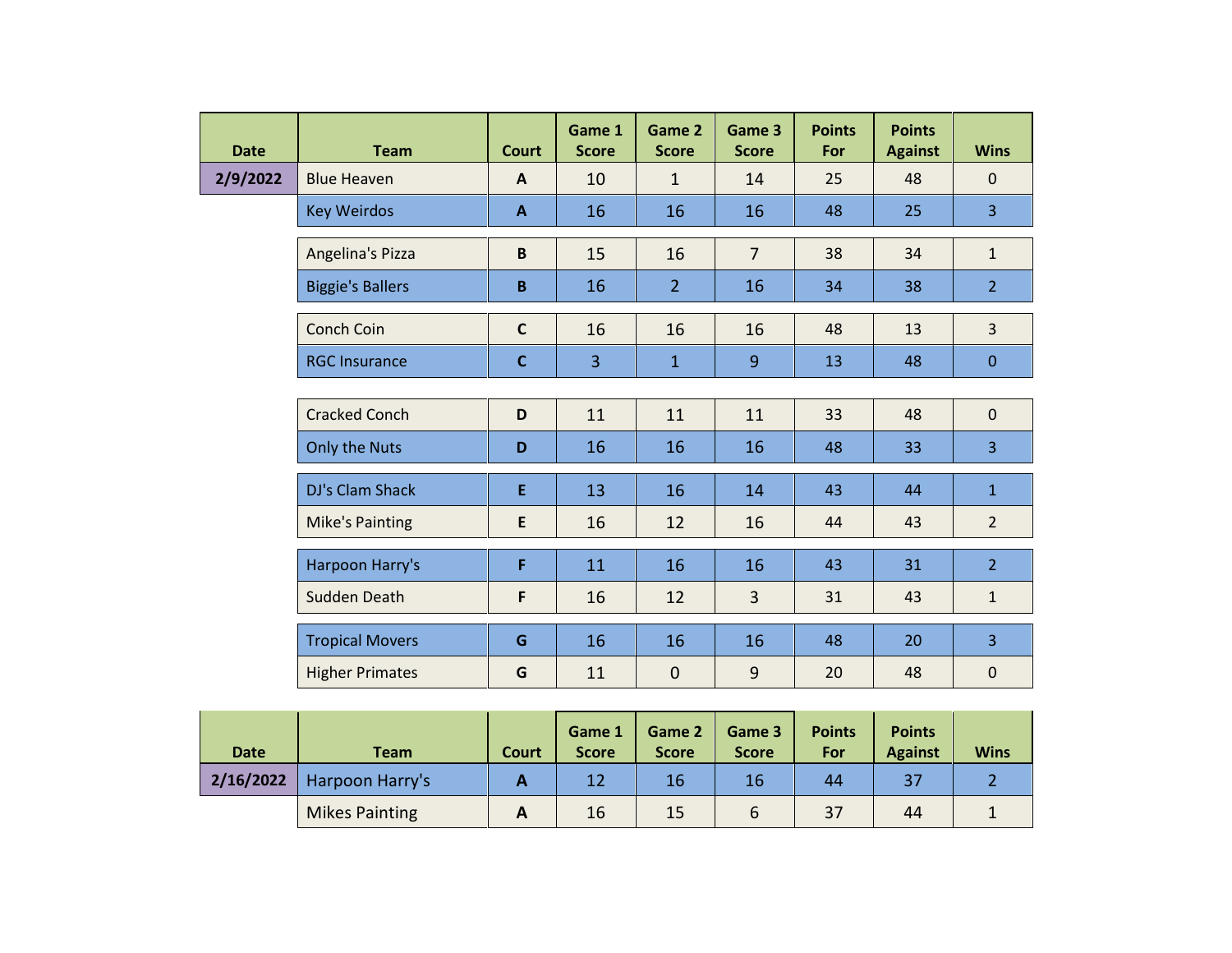| <b>Higher Primates</b>  | B            | $\overline{3}$ | 8              | 8              | 19 | 48 | $\overline{0}$ |
|-------------------------|--------------|----------------|----------------|----------------|----|----|----------------|
| Sudden Death            | B            | 16             | 16             | 16             | 48 | 19 | 3              |
| Angelina's Pizza        | $\mathsf{C}$ | 16             | 16             | 16             | 48 | 32 | 3              |
| <b>Blue Heaven</b>      | $\mathbf c$  | 13             | $\overline{4}$ | 15             | 32 | 48 | $\mathbf{0}$   |
| <b>Conch Coin</b>       | D            | 10             | 16             | 16             | 42 | 30 | $\overline{2}$ |
| <b>Key Weirdos</b>      | D            | 16             | 9              | 5              | 30 | 42 | $\mathbf{1}$   |
|                         |              |                |                |                |    |    |                |
| <b>Tropical Movers</b>  | E            | 16             | 16             | 16             | 48 | 8  | 3              |
| <b>Biggie's Ballers</b> | E            | $\overline{4}$ | $\mathbf 0$    | $\overline{4}$ | 8  | 48 | $\mathbf 0$    |
| <b>Cracked Conch</b>    | F            | 12             | 16             | 16             | 44 | 32 | $\overline{2}$ |
| <b>RGC Insurance</b>    | F            | 16             | 9              | $\overline{7}$ | 32 | 44 | $\mathbf{1}$   |
| DJ's Clam Shack         | G            | 16             | 10             | 8              | 34 | 38 | $\mathbf{1}$   |
| <b>Only The Nuts</b>    | G            | 6              | 16             | 16             | 38 | 34 | $\overline{2}$ |

| <b>Date</b> | <b>Team</b>          | <b>Court</b> | Game 1<br><b>Score</b> | Game 2<br><b>Score</b> | Game 3<br><b>Score</b> | <b>Points</b><br>For | <b>Points</b><br><b>Against</b> | <b>Wins</b>    |
|-------------|----------------------|--------------|------------------------|------------------------|------------------------|----------------------|---------------------------------|----------------|
| 2/23/2022   | <b>Cracked Conch</b> | A            | 16                     | 16                     | 16                     | 48                   | 30                              | 3              |
|             | <b>Key Weirdos</b>   | A            | 15                     |                        | 8                      | 30                   | 48                              | 0              |
|             | DJ's Clam Shack      | B            | 16                     | 16                     | 16                     | 48                   | 39                              | 3              |
|             | <b>RGC Insurance</b> | B            | 11                     | 15                     | 13                     | 39                   | 48                              | $\Omega$       |
|             | Harpoon Harry's      | C            | 12                     | 16                     | 16                     | 44                   | 32                              | $\mathfrak{p}$ |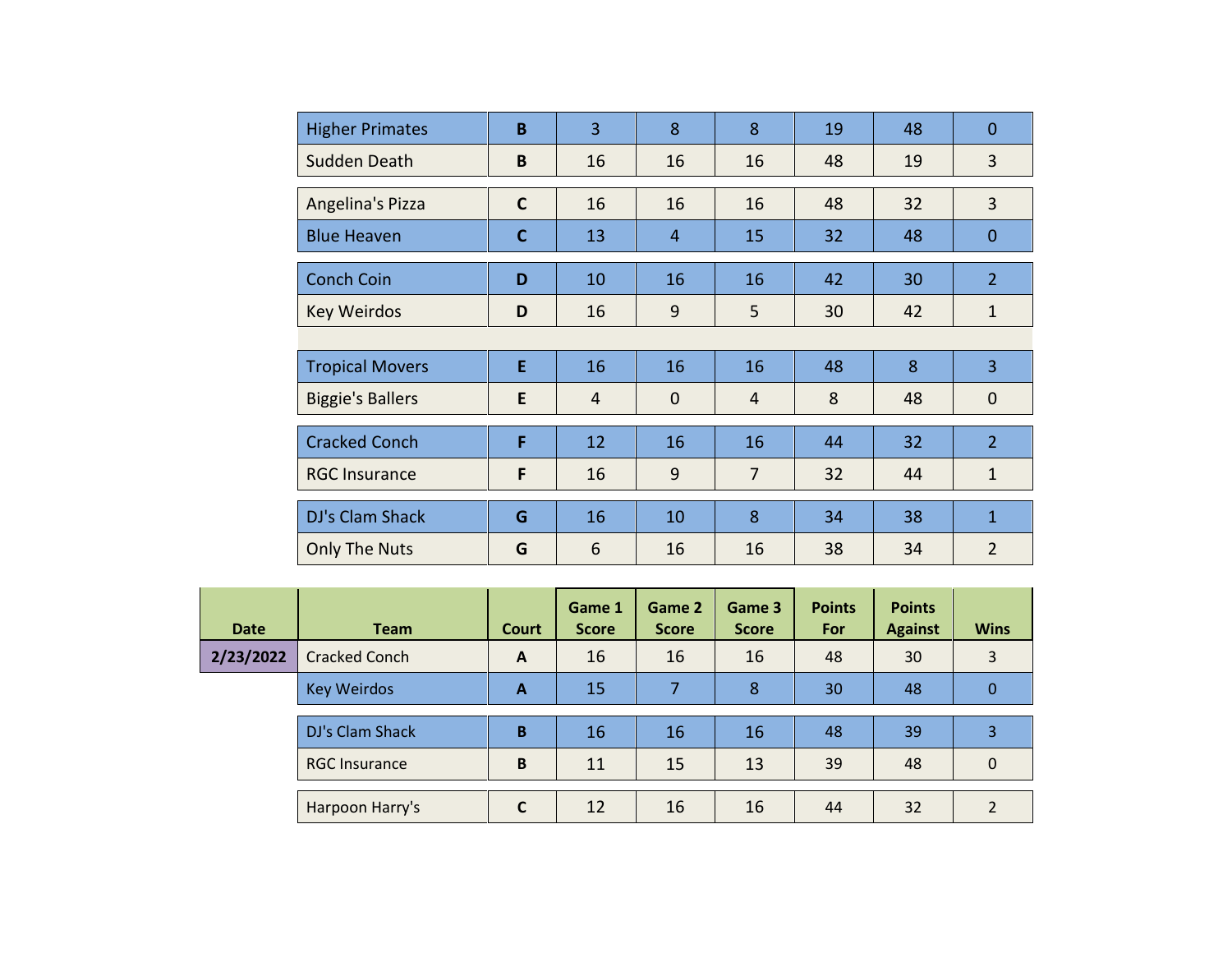| <b>Only The Nuts</b>    | $\mathbf c$ | 16 | 14 | $\overline{2}$ | 32 | 44 | $\mathbf{1}$   |
|-------------------------|-------------|----|----|----------------|----|----|----------------|
| Sudden Death            | D           | 14 | 16 | 3              | 33 | 37 | 1              |
| <b>Tropical Movers</b>  | D           | 16 | 5  | 16             | 37 | 33 | $\overline{2}$ |
| Angelina'a Pizza        | E           | 13 | 16 | $\overline{2}$ | 31 | 46 | $\mathbf{1}$   |
| <b>Conch Coin</b>       | E           | 16 | 14 | 16             | 46 | 31 | 2              |
| <b>Biggie's Ballers</b> | F           | 16 | 9  | 9              | 34 | 43 | $\mathbf{1}$   |
| <b>Blue Heaven</b>      | F           | 11 | 16 | 16             | 43 | 34 | $\overline{2}$ |
| <b>Higher Primates</b>  | G           | 16 | 5  | 14             | 35 | 45 | $\mathbf{1}$   |
| <b>Mike's Painting</b>  | G           | 13 | 16 | 16             | 45 | 35 | $\overline{2}$ |

| <b>Date</b> | <b>Team</b>            | <b>Court</b> | Game 1<br><b>Score</b> | Game 2<br><b>Score</b> | Game 3<br><b>Score</b> | <b>Points</b><br>For | <b>Points</b><br><b>Against</b> | <b>Wins</b>    |
|-------------|------------------------|--------------|------------------------|------------------------|------------------------|----------------------|---------------------------------|----------------|
| 3/2/2022    | <b>Higher Primates</b> | $\mathsf{A}$ | 12                     | 16                     | 16                     | 44                   | 26                              | $\overline{2}$ |
|             | <b>Only The Nuts</b>   | $\mathbf{A}$ | 16                     | $\overline{4}$         | $6\phantom{1}6$        | 26                   | 44                              | $\mathbf{1}$   |
|             | <b>Tropical Movers</b> | B            | 16                     | 16                     | 16                     | 48                   | 21                              | 3              |
|             | <b>Blue Heaven</b>     | $\, {\bf B}$ | 8                      | 12                     | $\mathbf{1}$           | 21                   | 48                              | $\mathbf 0$    |
|             | DJ's Clam Shack        | $\mathsf{C}$ | 14                     | $6\phantom{1}6$        | 16                     | 36                   | 37                              | $\mathbf{1}$   |
|             | <b>Key Weirdos</b>     | $\mathbf c$  | 16                     | 16                     | 5                      | 37                   | 36                              | $\overline{2}$ |
|             | Harpoon Harry's        | D            | 16                     | 16                     | 16                     | 48                   | 13                              | 3              |
|             | <b>RGC Insurance</b>   | D            | $\overline{4}$         | 7                      | $\overline{2}$         | 13                   | 48                              | $\mathbf 0$    |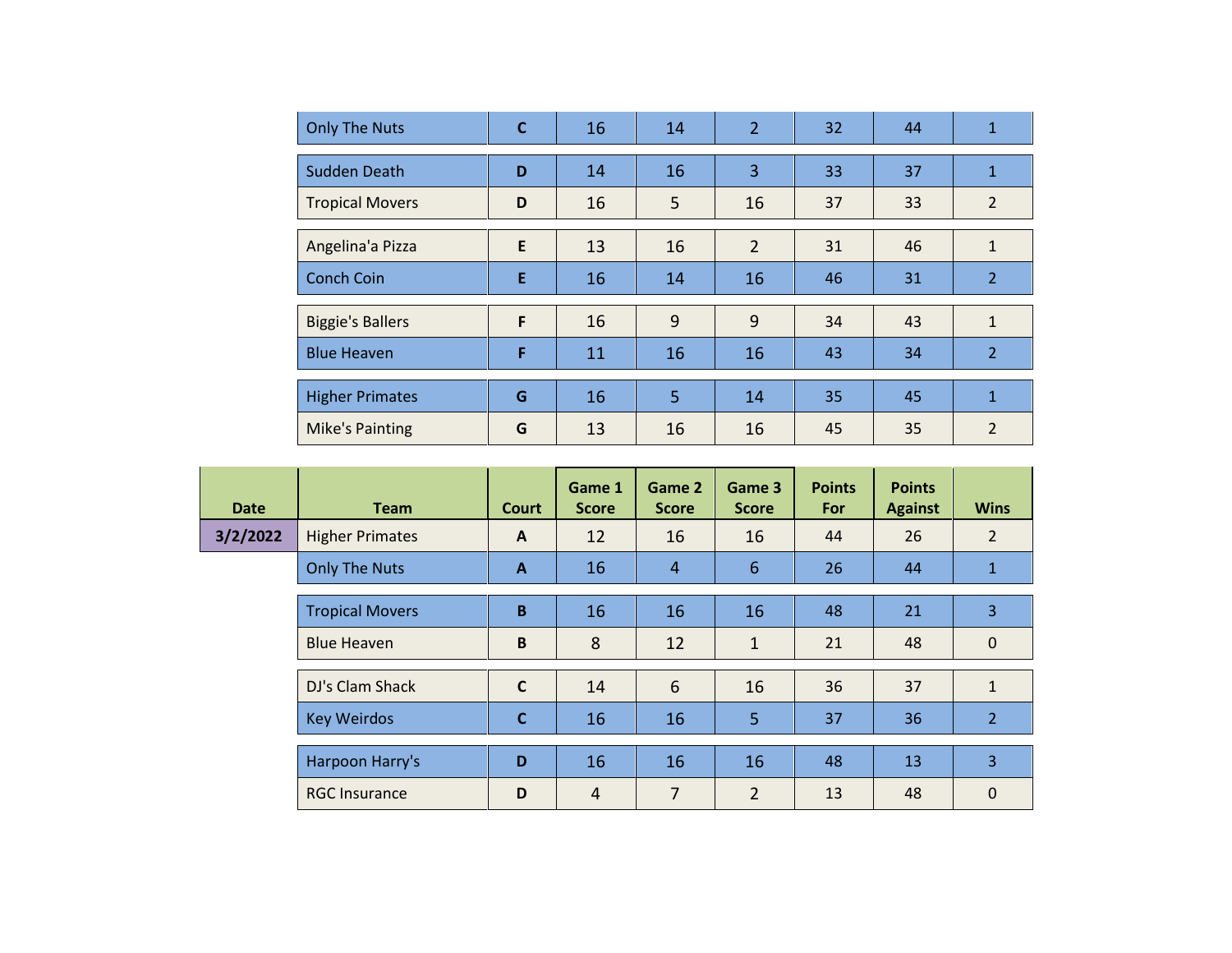| Sudden Death            |   | 8             | 15 | 16 | 39 | 44 |   |
|-------------------------|---|---------------|----|----|----|----|---|
| <b>Mike's Painting</b>  | E | 16            | 16 | 12 | 44 | 39 |   |
|                         |   |               |    |    |    |    |   |
| Angelina's Pizza        | Е | 16            | 8  | 12 | 36 | 41 |   |
| <b>Cracked Conch</b>    |   | 9             | 16 | 16 | 41 | 36 |   |
|                         |   |               |    |    |    |    |   |
| <b>Biggie's Ballers</b> | G | $\mathcal{P}$ | 8  | 12 | 22 | 48 | 0 |
| Conch Coin              | G | 16            | 16 | 16 | 48 | 22 | 3 |

| <b>Date</b> | <b>Team</b>             | <b>Court</b> | Game 1<br><b>Score</b> | Game 2<br><b>Score</b> | Game 3<br><b>Score</b> | <b>Points</b><br>For | <b>Points</b><br><b>Against</b> | <b>Wins</b>    |
|-------------|-------------------------|--------------|------------------------|------------------------|------------------------|----------------------|---------------------------------|----------------|
| 3/9/2022    | <b>Mike's Painting</b>  | $\mathsf{A}$ | 13                     | $\overline{3}$         | 10                     | 26                   | 48                              | $\mathbf{0}$   |
|             | <b>Tropical Movers</b>  | $\mathbf{A}$ | 16                     | 16                     | 16                     | 48                   | 26                              | $\overline{3}$ |
|             | Harpoon Harry's         | $\mathbf B$  | 16                     | 16                     | 16                     | 48                   | 27                              | $\overline{3}$ |
|             | <b>Key Weirdos</b>      | B            | 5                      | $\overline{7}$         | 15                     | 27                   | 48                              | $\mathbf 0$    |
|             | <b>Biggie's Ballers</b> | $\mathbf{C}$ | $\overline{3}$         | $\overline{4}$         | 2 <sup>1</sup>         | 9                    | 48                              | $\mathbf{0}$   |
|             | <b>Cracked Conch</b>    | $\mathbf{C}$ | 16                     | 16                     | 16                     | 48                   | 9                               | $\overline{3}$ |
|             | Sudden Death            | D            | 16                     | 16                     | 16                     | 48                   | 19                              | $\overline{3}$ |
|             | <b>Only The Nuts</b>    | D            | 5                      | $\overline{4}$         | 10                     | 19                   | 48                              | $\mathbf{0}$   |
|             | <b>Blue Heaven</b>      | E            | 8                      | 11                     | $\overline{3}$         | 22                   | 48                              | $\mathbf{0}$   |
|             | Conch Coin              | E            | 16                     | 16                     | 16                     | 48                   | 22                              | 3              |
|             | <b>Higher Primates</b>  | F            | 16                     | 16                     | 16                     | 48                   | 24                              | 3              |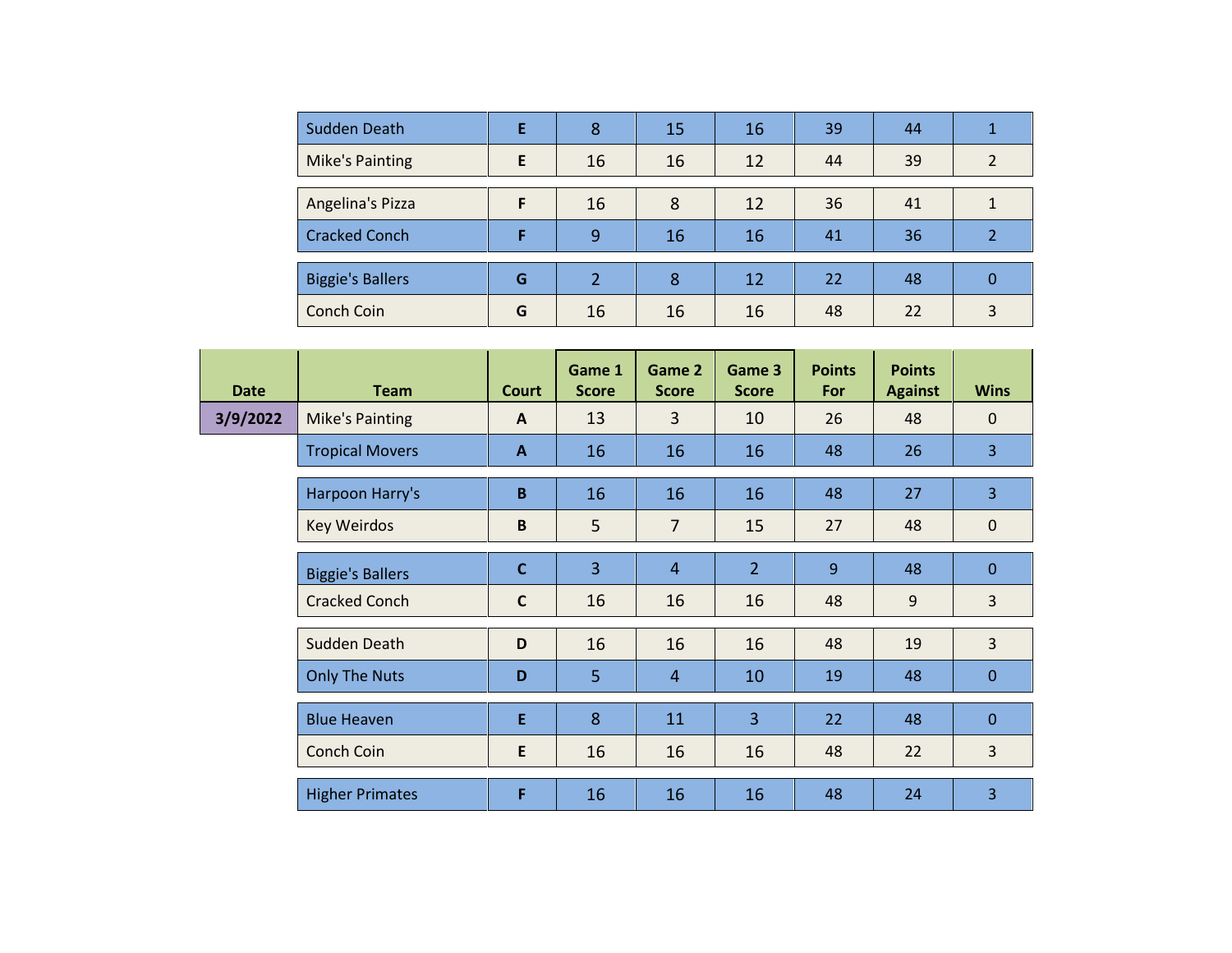| <b>RGC Insurance</b> |    |    | 10 | 24 | 48 |  |
|----------------------|----|----|----|----|----|--|
| Angelina's Pizza     | Τp | 13 | 16 | 45 | 46 |  |
| DJ's Clam Shack      |    |    |    | 46 | Δ' |  |

| <b>Date</b> | <b>Team</b>             | <b>Court</b> | Game 1<br><b>Score</b> | Game 2<br><b>Score</b> | Game 3<br><b>Score</b> | <b>Points</b><br>For | <b>Points</b><br><b>Against</b> | <b>Wins</b>    |
|-------------|-------------------------|--------------|------------------------|------------------------|------------------------|----------------------|---------------------------------|----------------|
| 3/16/2022   | <b>Sudden Death</b>     | $\mathbf{A}$ | 16                     | 16                     | 16                     | 48                   | 16                              | $\overline{3}$ |
|             | <b>RGC Insurance</b>    | $\mathbf{A}$ | 8                      | $\mathbf{1}$           | $\overline{7}$         | 16                   | 48                              | $\mathbf 0$    |
|             | <b>Blue Heaven</b>      | B.           | $\overline{7}$         | 2 <sup>1</sup>         | $\overline{7}$         | 16                   | 48                              | $\mathbf{0}$   |
|             | <b>Cracked Conch</b>    | B            | 16                     | 16                     | 16                     | 48                   | 16                              | 3              |
|             | <b>Mike's Painting</b>  | $\mathsf{C}$ | 5                      | $\overline{9}$         | 14                     | 28                   | 48                              | $\mathbf{0}$   |
|             | <b>Only The Nuts</b>    | $\mathbf{C}$ | 16                     | 16                     | 16                     | 48                   | 28                              | $\overline{3}$ |
|             | <b>Biggie's Ballers</b> | D            | $\overline{3}$         | 13                     | 6                      | 22                   | 48                              | $\mathbf{0}$   |
|             | DJ's Clam Shack         | D            | 16                     | 16                     | 16                     | 48                   | 22                              | $\overline{3}$ |
|             | <b>Higher Primates</b>  | E            | 16                     | 16                     | 8                      | 40                   | 36                              | $\overline{2}$ |
|             | <b>Key Weirdos</b>      | E.           | 10                     | 10                     | 16                     | 36                   | 40                              | $\mathbf{1}$   |
|             | Angelina's Pizza        | F            | 8                      | 10                     | $\overline{0}$         | 18                   | 48                              | $\overline{0}$ |
|             | Harpoon Harry's         | F            | 16                     | 16                     | 16                     | 48                   | 18                              | $\overline{3}$ |
|             | <b>Tropical Movers</b>  | G            | 16                     | 16                     | 16                     | 48                   | 19                              | $\overline{3}$ |
|             | <b>Conch Coin</b>       | G            | $\overline{7}$         | $6\phantom{1}$         | 6                      | 19                   | 48                              | $\mathbf 0$    |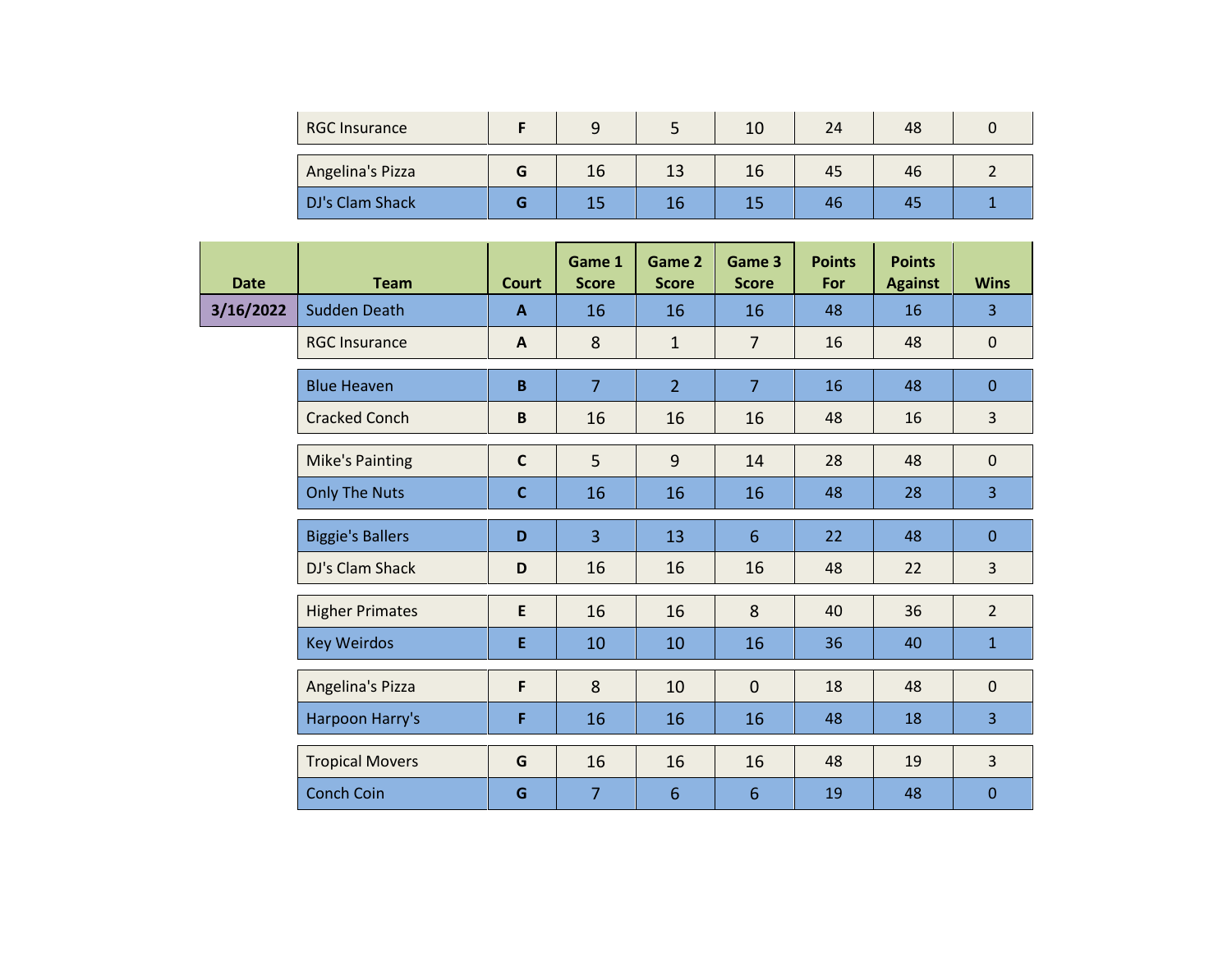| <b>Date</b> | <b>Team</b>             | <b>Court</b> | Game 1<br><b>Score</b> | Game 2<br><b>Score</b> | Game 3<br><b>Score</b> | <b>Points</b><br>For | <b>Points</b><br><b>Against</b> | <b>Wins</b>    |
|-------------|-------------------------|--------------|------------------------|------------------------|------------------------|----------------------|---------------------------------|----------------|
| 3/30/2022   | <b>Blue Heaven</b>      | A            | 11                     | $\overline{4}$         | $\overline{2}$         | 17                   | 48                              | $\mathbf 0$    |
|             | DJ's Clam Shack         | A            | 16                     | 16                     | 16                     | 48                   | 17                              | $\overline{3}$ |
|             | Angelina's Pizza        | B            | 13                     | 10                     | 6                      | 29                   | 48                              | $\mathbf 0$    |
|             | <b>Higher Primates</b>  | B            | 16                     | 16                     | 16                     | 48                   | 29                              | 3              |
|             | <b>Conch Coin</b>       | $\mathbf C$  | 16                     | 16                     | 16                     | 48                   | 32                              | $\overline{3}$ |
|             | <b>Cracked Conch</b>    | $\mathsf{C}$ | 15                     | 11                     | 6                      | 32                   | 48                              | $\mathbf 0$    |
|             | <b>Sudden Death</b>     | D            | 16                     | 16                     | 12                     | 44                   | 31                              | $\overline{2}$ |
|             | <b>Key Weirdos</b>      | D            | $\overline{4}$         | 11                     | 16                     | 31                   | 44                              | $\mathbf{1}$   |
|             | <b>Biggie's Ballers</b> | E            | $\overline{2}$         | $\overline{3}$         | 11                     | 16                   | 48                              | $\mathbf{0}$   |
|             | Harpoon Harry's         | E            | 16                     | 16                     | 16                     | 48                   | 16                              | 3              |
|             | <b>Tropical Movers</b>  | F            | 16                     | 16                     | 16                     | 48                   | 34                              | $\overline{3}$ |
|             | <b>Only The Nuts</b>    | F            | 13                     | 13                     | 8                      | 34                   | 48                              | $\mathbf 0$    |
|             | <b>Mike's Painting</b>  | G            | 16                     | 16                     | 12                     | 44                   | 37                              | $\overline{2}$ |
|             | <b>RGC Insurance</b>    | G            | 12                     | 9                      | 16                     | 37                   | 44                              | $\mathbf{1}$   |

| <b>Date</b> | <b>Team</b>             | Court      | Game 1<br><b>Score</b> | Game 2<br><b>Score</b> | Game 3<br><b>Score</b> | <b>Points</b><br>For | <b>Points</b><br><b>Against</b> | <b>Wins</b> |
|-------------|-------------------------|------------|------------------------|------------------------|------------------------|----------------------|---------------------------------|-------------|
| 4/6/2022    | <b>Biggie's Ballers</b> | n          |                        | b                      | 4                      | 15                   | 48                              |             |
|             | <b>Higher Primates</b>  | $\sqrt{ }$ | 16                     | 16                     | 16                     | 48                   | 15                              |             |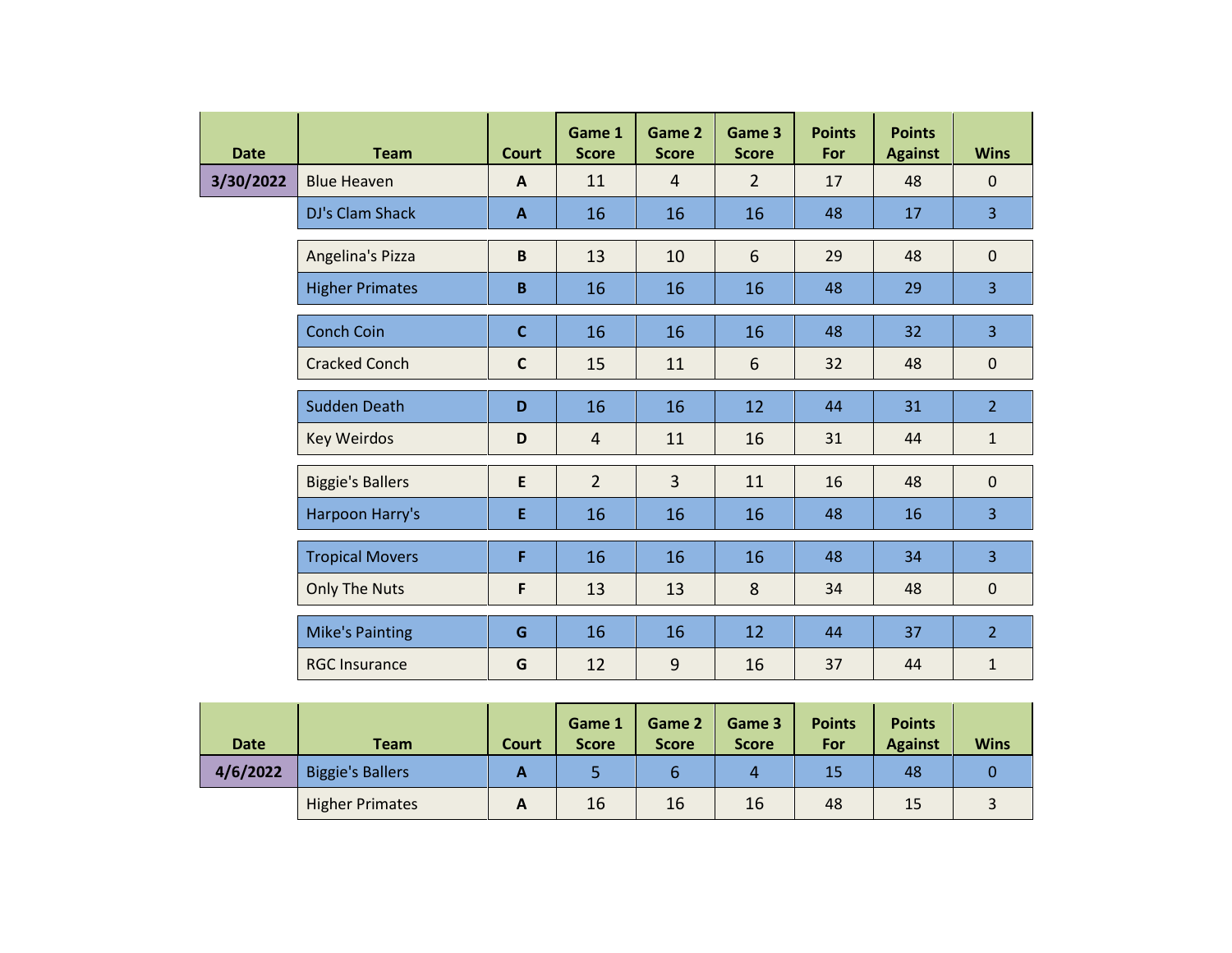| Conch Coin             | B            | 16             | 16 | 12             | 44 | 37 | $\overline{2}$ |
|------------------------|--------------|----------------|----|----------------|----|----|----------------|
| DJ's Clam Shack        | B            | $\overline{7}$ | 14 | 16             | 37 | 44 | $\mathbf{1}$   |
| <b>Blue Heaven</b>     | $\mathbf{C}$ | 6              | 5  | 10             | 21 | 48 | $\mathbf{0}$   |
| Harpoon Harry's        | $\mathsf{C}$ | 16             | 16 | 16             | 48 | 21 | 3              |
| <b>Tropical Movers</b> | D            | 16             | 16 | 16             | 48 | 25 | $\overline{3}$ |
| <b>Cracked Conch</b>   | D            | 3              | 14 | 8              | 25 | 48 | $\mathbf 0$    |
| <b>Only The Nuts</b>   | E            | 16             | 16 | 16             | 48 | 25 | 3              |
| <b>RGC Insurance</b>   | E            | 11             | 12 | $\overline{2}$ | 25 | 48 | $\mathbf 0$    |
| <b>Mike's Painting</b> | F            | 16             | 6  | 16             | 38 | 35 | $\overline{2}$ |
| <b>Key Weirdos</b>     | F            | 6              | 16 | 13             | 35 | 38 | $\mathbf{1}$   |
| Angelina's Pizza       | G            | $\overline{2}$ | 8  | 16             | 26 | 39 | $\mathbf{1}$   |
| Sudden Death           | G            | 16             | 16 | 7              | 39 | 26 | $\overline{2}$ |

| Date      | <b>Team</b>             | Court | Game 1<br><b>Score</b> | Game 2<br><b>Score</b> | Game 3<br><b>Score</b> | <b>Points</b><br>For | <b>Points</b><br><b>Against</b> | <b>Wins</b> |
|-----------|-------------------------|-------|------------------------|------------------------|------------------------|----------------------|---------------------------------|-------------|
| 4/13/2022 | <b>RGC Insurance</b>    | A     | 5                      | 13                     |                        | 19                   | 48                              | $\Omega$    |
|           | <b>Tropical Movers</b>  | A     | 16                     | 16                     | 16                     | 48                   | 19                              | 3           |
|           | <b>Biggie's Ballers</b> | B     | 0                      | 1                      |                        | 8                    | 48                              | 0           |
|           | Sudden Death            | B     | 16                     | 16                     | 16                     | 48                   | 8                               | 3           |
|           | Angelina's Pizza        | C     | 16                     | 5                      |                        | 28                   | 47                              |             |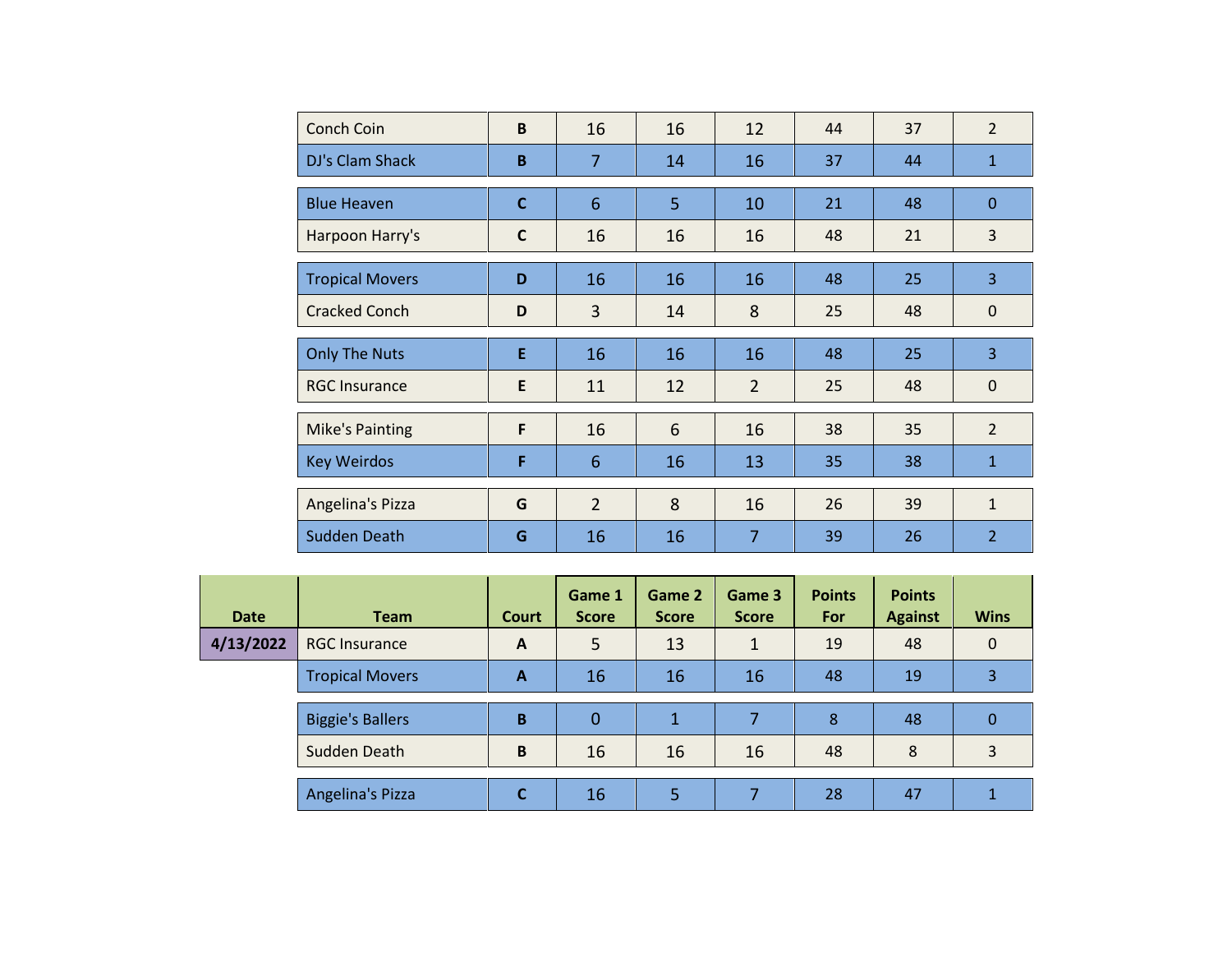| <b>Mike's Painting</b> | C | 15 | 16 | 16             | 47 | 28 | $\overline{2}$ |
|------------------------|---|----|----|----------------|----|----|----------------|
| <b>Blue Heaven</b>     | D | 8  | 6  | $\overline{5}$ | 19 | 48 | $\mathbf{0}$   |
| <b>Higher Primates</b> | D | 16 | 16 | 16             | 48 | 19 | 3              |
| <b>Cracked Conch</b>   | E | 8  | 16 | 16             | 40 | 30 | $\overline{2}$ |
| DJ's Clam Shack        | E | 16 | 6  | 8              | 30 | 40 | $\mathbf{1}$   |
| Conch Coin             | F | 16 | 15 | 12             | 43 | 42 | $\mathbf{1}$   |
| Harpoon Harry's        | F | 10 | 16 | 16             | 42 | 43 | $\overline{2}$ |
| <b>Only The Nuts</b>   | G | 16 | 16 | 16             | 48 | 29 | 3              |
| <b>Key Weirdos</b>     | G | 8  | 10 | 11             | 29 | 48 | 0              |

| <b>Date</b> | <b>Team</b>             | <b>Court</b> | Game 1<br><b>Score</b> | Game 2<br><b>Score</b> | Game 3<br><b>Score</b> | <b>Points</b><br><b>For</b> | <b>Points</b><br><b>Against</b> | <b>Wins</b>    |
|-------------|-------------------------|--------------|------------------------|------------------------|------------------------|-----------------------------|---------------------------------|----------------|
| 4/20/2022   | Blue Heaven             | $\mathsf{A}$ | $\overline{2}$         | 3                      | $\overline{2}$         | $\overline{7}$              | 48                              | $\mathbf 0$    |
|             | Sudden Death            | $\mathbf{A}$ | 16                     | 16                     | 16                     | 48                          | $\overline{7}$                  | 3              |
|             | <b>Tropical Movers</b>  | B            | 16                     | 3                      | 16                     | 35                          | 33                              | $\overline{2}$ |
|             | DJ's Clam Shack         | $\mathsf B$  | 11                     | 16                     | 6                      | 33                          | 35                              | $\mathbf{1}$   |
|             | <b>Conch Coin</b>       | $\mathbf c$  | 11                     | 16                     | 16                     | 43                          | 36                              | $\overline{2}$ |
|             | <b>Higher Primates</b>  | $\mathsf{C}$ | 16                     | 10                     | 10                     | 36                          | 43                              | $\mathbf{1}$   |
|             | <b>Biggie's Ballers</b> | D            | $\mathbf{1}$           | 8                      | $\overline{4}$         | 13                          | 48                              | $\overline{0}$ |
|             | <b>Mike's Painting</b>  | D            | 16                     | 16                     | 16                     | 48                          | 13                              | 3              |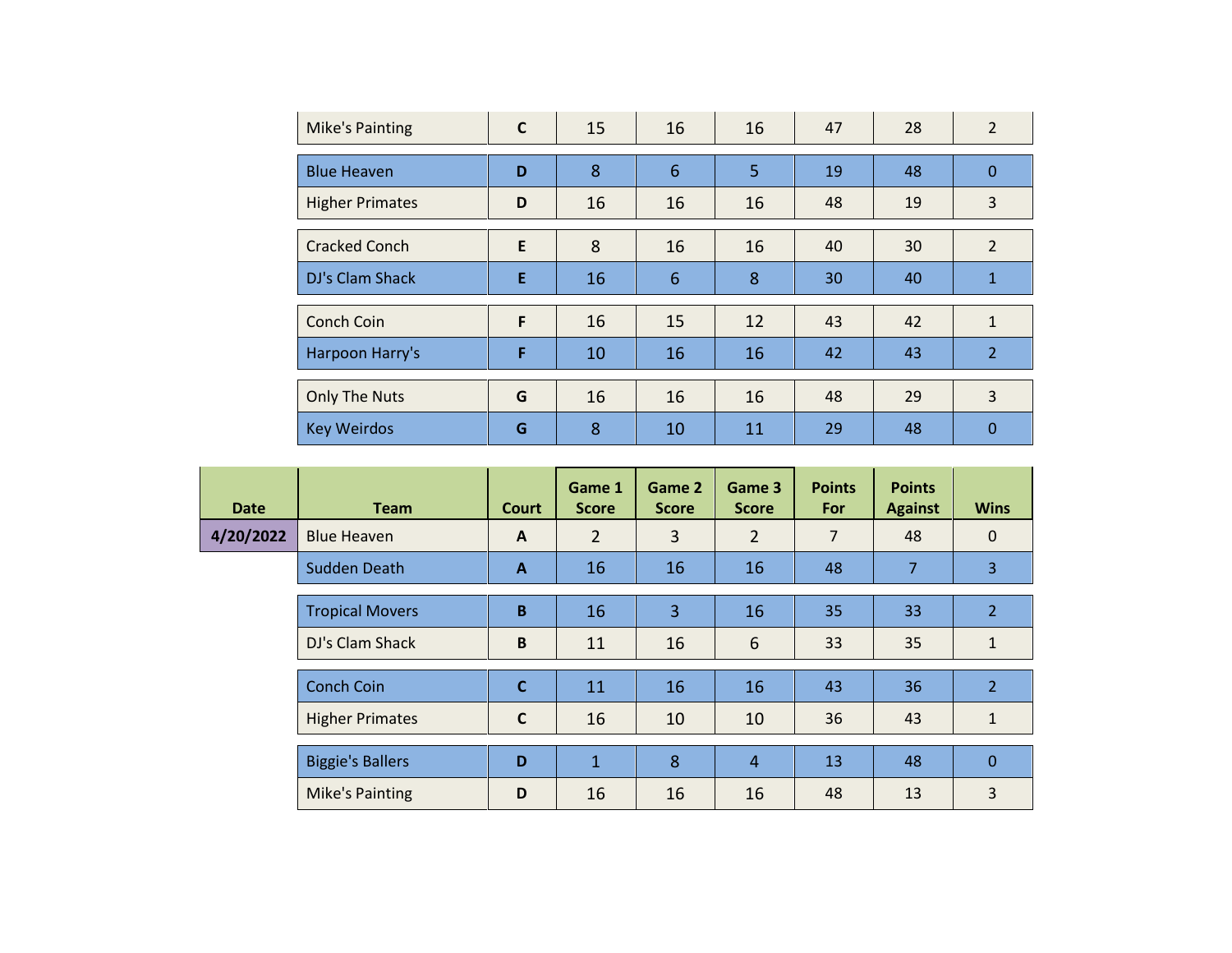| <b>RGC Insurance</b> | E | 8  | 11 | 5  | 24 | 48 | 0 |
|----------------------|---|----|----|----|----|----|---|
| <b>Key Weirdos</b>   |   | 16 | 16 | 16 | 48 | 24 | 3 |
|                      |   |    |    |    |    |    |   |
| Angelina's Pizza     |   | 4  | 5  | 5  | 14 | 48 | 0 |
| <b>Only THe Nuts</b> |   | 16 | 16 | 16 | 48 | 14 | 3 |
|                      |   |    |    |    |    |    |   |
| <b>Cracked Conch</b> | G | 8  | 12 | 16 | 36 | 40 |   |
| Harpoon Harry's      | G | 16 | 16 | 8  | 40 | 36 |   |

| <b>Date</b> | <b>Team</b>             | Court        | Game 1<br><b>Score</b> | Game 2<br><b>Score</b> | Game 3<br><b>Score</b> | <b>Points</b><br>For | <b>Points</b><br><b>Against</b> | <b>Wins</b>    |
|-------------|-------------------------|--------------|------------------------|------------------------|------------------------|----------------------|---------------------------------|----------------|
| 4/27/2022   | DJ's Clam Shack         | $\mathbf{A}$ | $\mathbf{0}$           | $\Omega$               | $\Omega$               | $\mathbf{0}$         | 48                              | $\Omega$       |
|             | Harpoon Harry's         | $\mathbf{A}$ | 16                     | 16                     | 16                     | 48                   | $\mathbf 0$                     | 3              |
|             | <b>Blue Heaven</b>      | $\mathbf B$  | $\overline{7}$         | $\overline{7}$         | 14                     | 28                   | 48                              | $\mathbf 0$    |
|             | <b>Mike's Painting</b>  | B            | 16                     | 16                     | 16                     | 48                   | 28                              | 3              |
|             | <b>Key Weirdos</b>      | $\mathbf c$  | $\overline{4}$         | 9                      | 6                      | 19                   | 48                              | $\Omega$       |
|             | <b>Tropical Movers</b>  | C            | 16                     | 16                     | 16                     | 48                   | 19                              | 3              |
|             | Angelina's Pizza        | D            | 16                     | 16                     | 16                     | 48                   | 28                              | 3              |
|             | <b>RGC Insurance</b>    | D            | 3                      | 15                     | 10                     | 28                   | 48                              | $\mathbf 0$    |
|             | <b>Biggie's Ballers</b> | E            | 6                      | 14                     | 8                      | 28                   | 48                              | $\overline{0}$ |
|             | <b>Only The Nuts</b>    | E            | 16                     | 16                     | 16                     | 48                   | 28                              | 3              |
|             | <b>Cracked Conch</b>    | F            | $\overline{2}$         | 16                     | 14                     | 32                   | 43                              | $\mathbf{1}$   |